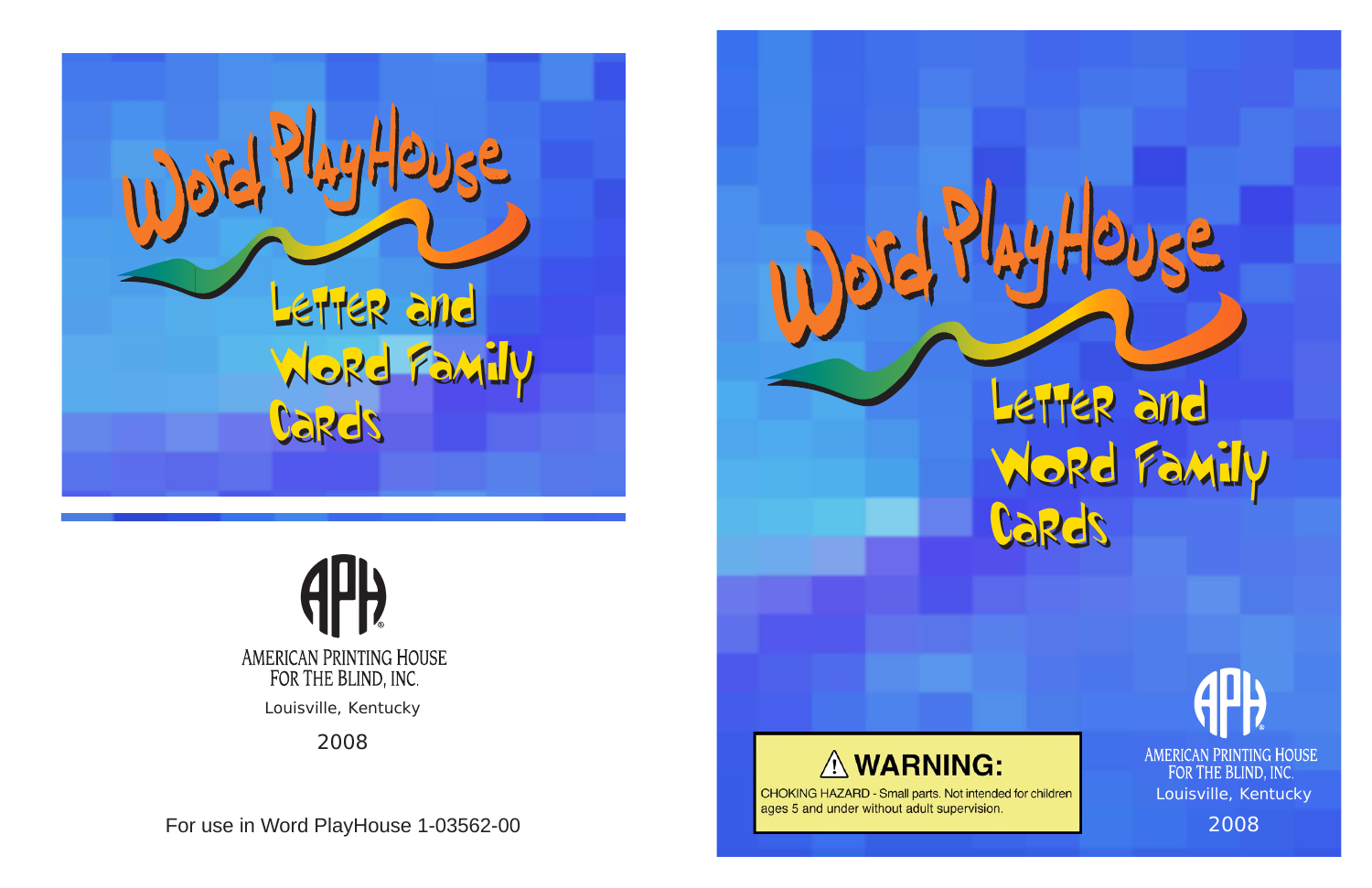All rights reserved Printed in the United States of America This Publication is protected by Copyright and permission should be obtained from the publisher prior to any reproduction, storage in a retrieval system, or transmission in any form or by any means, electronic, mechanical, photocopying, recording or otherwise.



Copyright © 2008 American Printing House for the Blind, Inc. Louisville, KY 40206-0085

## Word families or rimes and suffixes without braille **contractions**

For information regarding permission, write to:

**American Printing House for the Blind, Inc. Resource Services1839 Frankfort AvenueLouisville, KY 40206-0085**

|  |  |                          |  | ab ack ad ag ail ain all ake ale     |  |
|--|--|--------------------------|--|--------------------------------------|--|
|  |  |                          |  | am ame an and ane ank ap ar ash      |  |
|  |  |                          |  | at ate aw ay ble eam eat eep eet     |  |
|  |  |                          |  | ed ell en es est et full ice ick     |  |
|  |  |                          |  | id ide ig ight ill in ine ing ink    |  |
|  |  |                          |  | ip ish it ive less oat ock og oke    |  |
|  |  |                          |  | one ong op ope ose ot ound tion ture |  |
|  |  | ub uck ug ump un unk ush |  |                                      |  |

|    |  | ab ack ad ag ail ain all   |  |  |
|----|--|----------------------------|--|--|
|    |  | am ame an and ane ank ap   |  |  |
|    |  | at ate aw ay ble eam eat   |  |  |
|    |  | ed ell en es est et full   |  |  |
| id |  | ide ig ight ill in ine     |  |  |
|    |  | ip ish it ive less oat ock |  |  |
|    |  | one ong op ope ose ot our  |  |  |
|    |  | ub uck ug ump un unk ush   |  |  |

Ten blank green cards are included for the teacher to make additional cards as needed.

## **Letter or letter combinations with contracted braille**

|    |  |                            | ain ally ance and ar ash ation ble ch |          |  |
|----|--|----------------------------|---------------------------------------|----------|--|
| ea |  |                            | eam eat ed en ence er est ful         |          |  |
| gh |  |                            | ight in ine ing ink ish ity less      |          |  |
|    |  | ness one ong ou ound ow sh |                                       | shr sion |  |
|    |  | st str th thr tion ush wh  |                                       |          |  |

|    |  | ain ally ance and ar ash ati |       |
|----|--|------------------------------|-------|
| ea |  | eam eat ed en ence er        |       |
|    |  | gh ight in ine ing ink ish   |       |
|    |  | ness one ong ou ound ow      | sh sh |
|    |  | st str th thr tion ush       | wł    |

Fourteen blank green cards for contracted braille are included for the teacher to make additional cards as needed.

*9*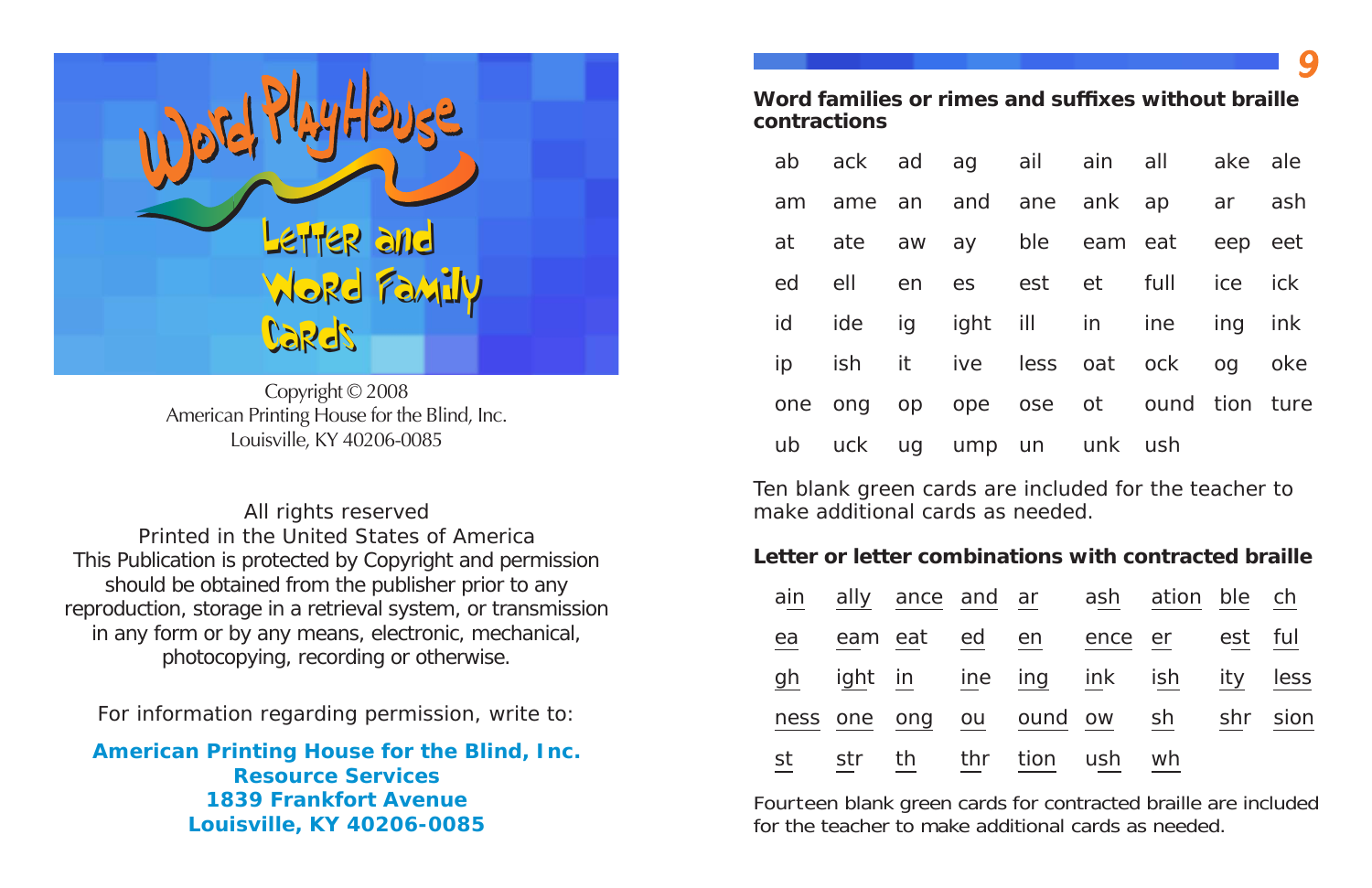# **Letter and Letter Combinations Included in Kit**

**Vowels, vowel diagraphs, and vowel diphthongs without braille contractions**

|  | a ai au e ea ee ei eu i ie o oa oe |  |  |  |  |  |
|--|------------------------------------|--|--|--|--|--|
|  | oi oo ou u ue ui y                 |  |  |  |  |  |

Ten blank yellow cards are included for the teacher to make additional cards as needed.

**Consonants, consonant blends, consonant diagraphs, and consonant trigraphs without braille contractions**

| b     | bl br c ch ck cl cr d dr f fl fr       |  |  |  |  |  |
|-------|----------------------------------------|--|--|--|--|--|
|       | g glgr h j k l m n p ph plpr           |  |  |  |  |  |
|       | q qu que r s sh shr sk sl sm sn sp spl |  |  |  |  |  |
|       | spr st str sw t th thr tr tw v w wh wr |  |  |  |  |  |
| x y z |                                        |  |  |  |  |  |

Ten blank blue cards are included for the teacher to make additional cards as needed.

*8*

**Project Leader:** Jeanette Wicker

## **APH Staff:**

Katherine CorcoranDarlene DonhoffTerri GilmoreFrank Hayden Rosanne Hoffman David McGee Tom Poppe

## **Field Testers:**

Kim Consagra Pam DurantMichelle GarrettDoris Harper Jane HerderDonna KealeCindy Lumpkin Merrilee PetersenLinda Ross Jamie Sigel Laura Spears Brooke Strand Sharon Woods



## **Credits**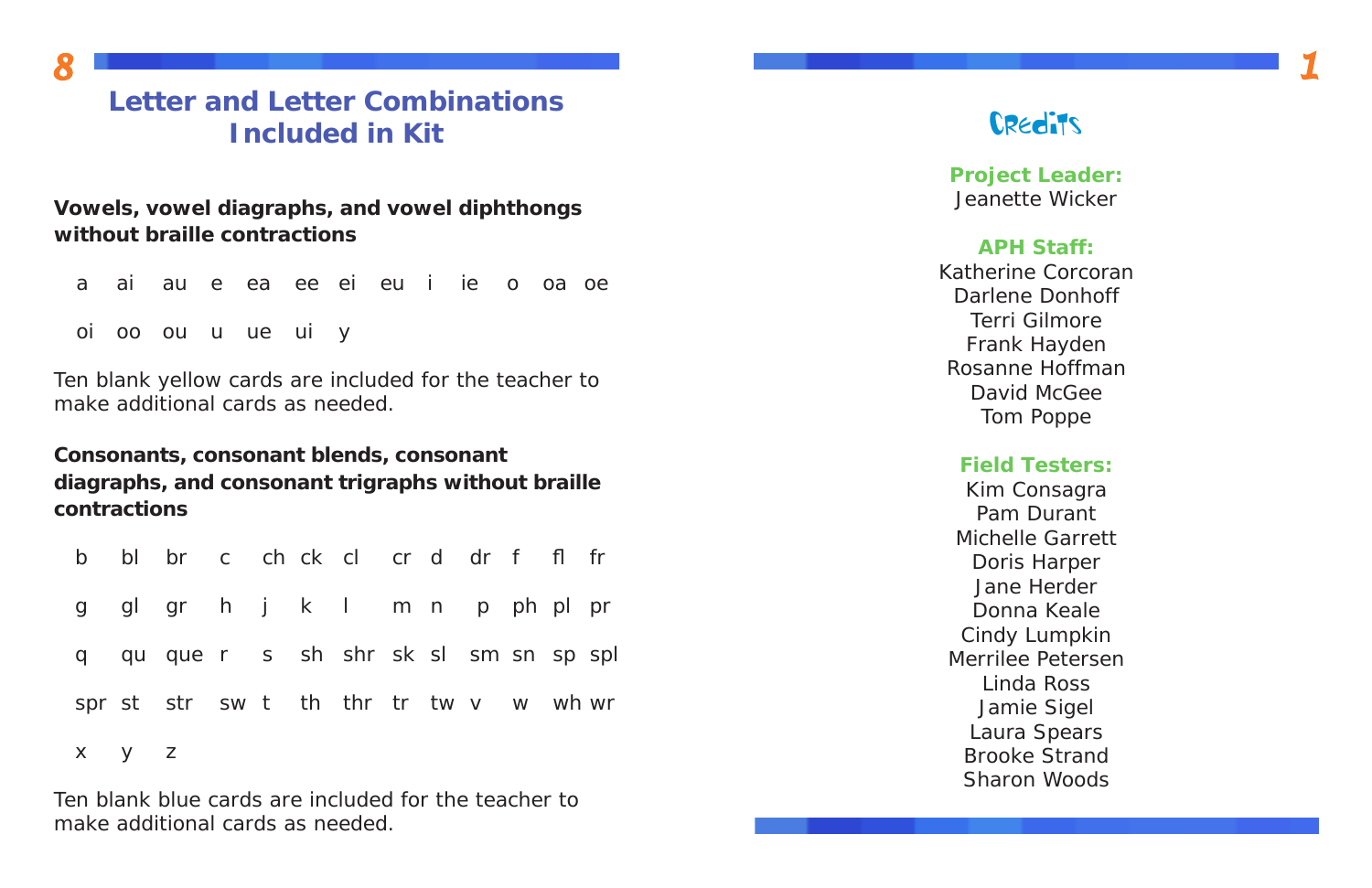**Purpose:** Word PlayHouse can be used to teach students with visual impairments some of the concepts and skills necessary for emergent, beginning, and struggling readers to become fluent readers. Word study activities have been shown to promote the development of phonological awareness and alphabetic principle.

Phonemic awareness, phonics, vocabulary, fluency, and comprehension have been identified as essential components of reading instruction through scientifically based reading research.

In 1970, Wylie and Durrell identified 37 basic phonograms. These phonograms can be found in more than 500 primary grade words. These 37 phonograms

The National Reading Panel, in the report *Teaching children to read: an evidence-based assessment of the* scientific literature on reading and its implication for *reading instruction* (2000), notes that "correlational studies have identified phonemic awareness and letter knowledge as the two best school-entry predictors of how well children will learn to read during the first two years of school." They also reported, "Teaching children to manipulate phonemes using letters produced bigger effects than teaching without letters."



Armbruster, B.B., Lehr, F. & Osborn, J. *Putting*  reading first: The research building blocks for teaching *children to read.* Washington, DC: Center for the Improvement of Early Reading Achievement, 2001.

Beck, Isabel L. *Making sense of phonics: the hows and whys*. New York: Guilford Press, 2006.

National Reading Panel. *Teaching children to read: an evidence-based assessment of the scientific literature on reading and its implication for reading instruction.*  (NIH Publication No. 00-4754). Washington, DC: National Institute of Health, 2000.

# **Bibliocraphy**

*7*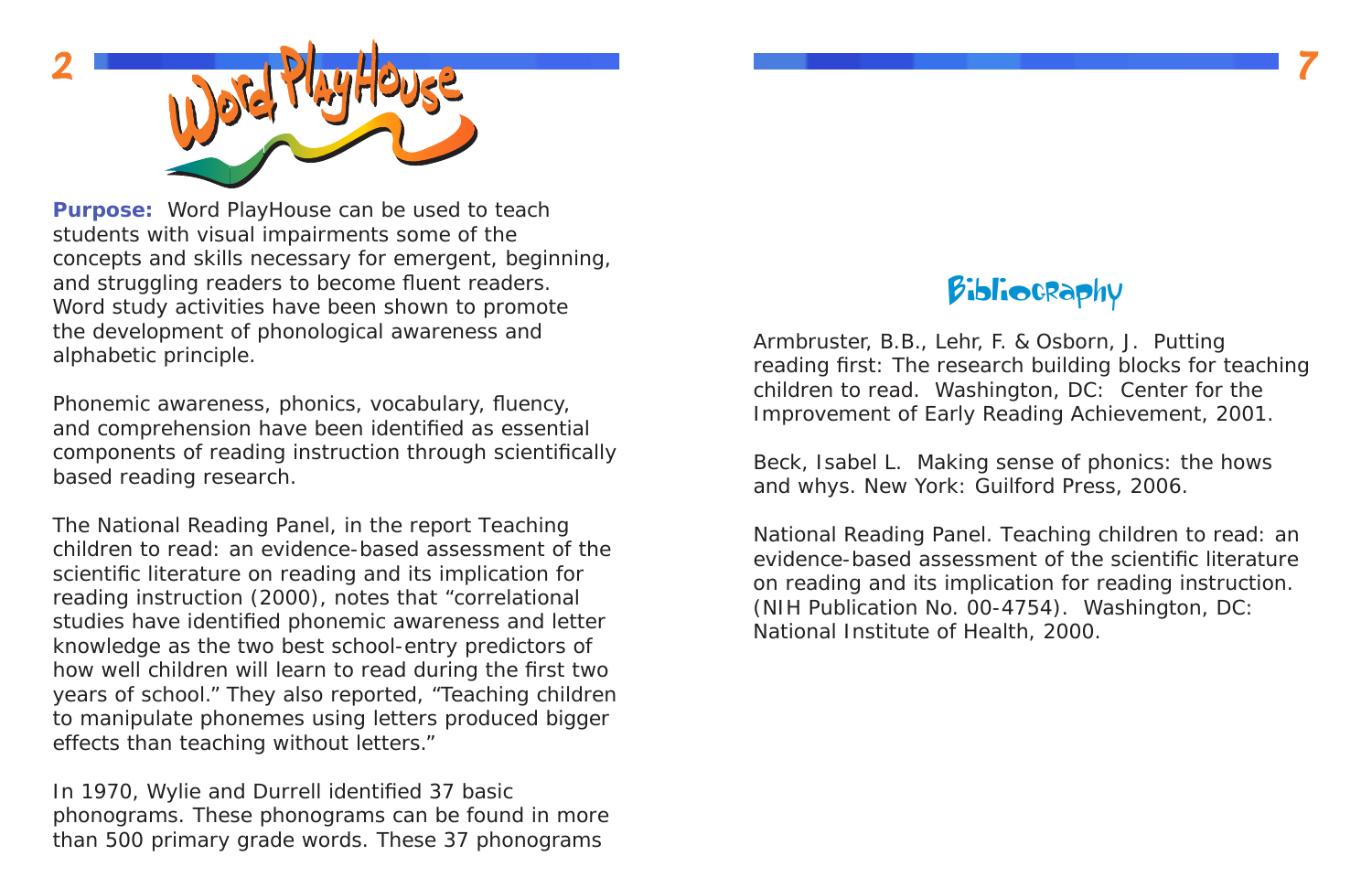There are no tactile point symbols in the upper left corner of word families and suffixes cards. The low vision student will note that all word families and suf fi xes are on green cards while the braille user will note that there is no tactual symbol in the upper left corner. Velcoin dots are attached to the back of each piece to secure the letters to the bi-fold felt work board and to assist in organization and storage of the pieces in the binder that is provided with the kit.

## **5. Contracted braille cards**

Because all students are not introduced to contracted braille at the same time, two different cards are enclosed for some word families, suf fi xes, blends, diphthongs, and digraphs. The cards for contracted braille letter combinations are printed on green squares with both black print and braille. Cards that contain contracted braille have both top corners notched. The notch in the upper right corner is for orientation, as with all cards in the set. The notch in the upper left corner alerts the teacher and the student that contracted braille is used on the card. Velcoin dots are to be attached to the back of each piece to secure the letters to the bi-fold felt work board and to assist in organization and storage of the pieces in the binder that is provided with the kit.

## **6. Storage Binder**

A binder is provided for storage of letters. Each binder page is covered in veltex to assist the teacher in sorting and storing the many small pieces included in this kit.

*6*

are included in this kit as well as vowels, vowel diagraphs and diphthongs, consonants, consonant diagraphs and blends, suffixes, and additional phonograms.

Because all students are not introduced to contracted braille at the same time, two different cards are enclosed for some word families, suf fi xes, blends, diphthongs, or digraphs. One card is in contracted braille and the other is in uncontracted braille.

These cards are intended to supplement the reading program used in your school. They are not intended to replace the reading curriculum.The cards included in this kit can be used in a variety of ways during reading and language arts instruction.

- Recognizing letters
- Build the understanding of letter and sound correspondence
- Understanding vowel digraphs and diphthongs
- Understanding consonant blends and digraphs
- Reinforcing phonetic concepts
- Identifying CVC patterns
- Identifying CVCe patterns
- Identifying long-vowel digraph patterns
- Identifying r-controlled vowel patterns
- Combining letters to make words
- Recognizing patterns in words
- Building word families
- Identifying rhyming words